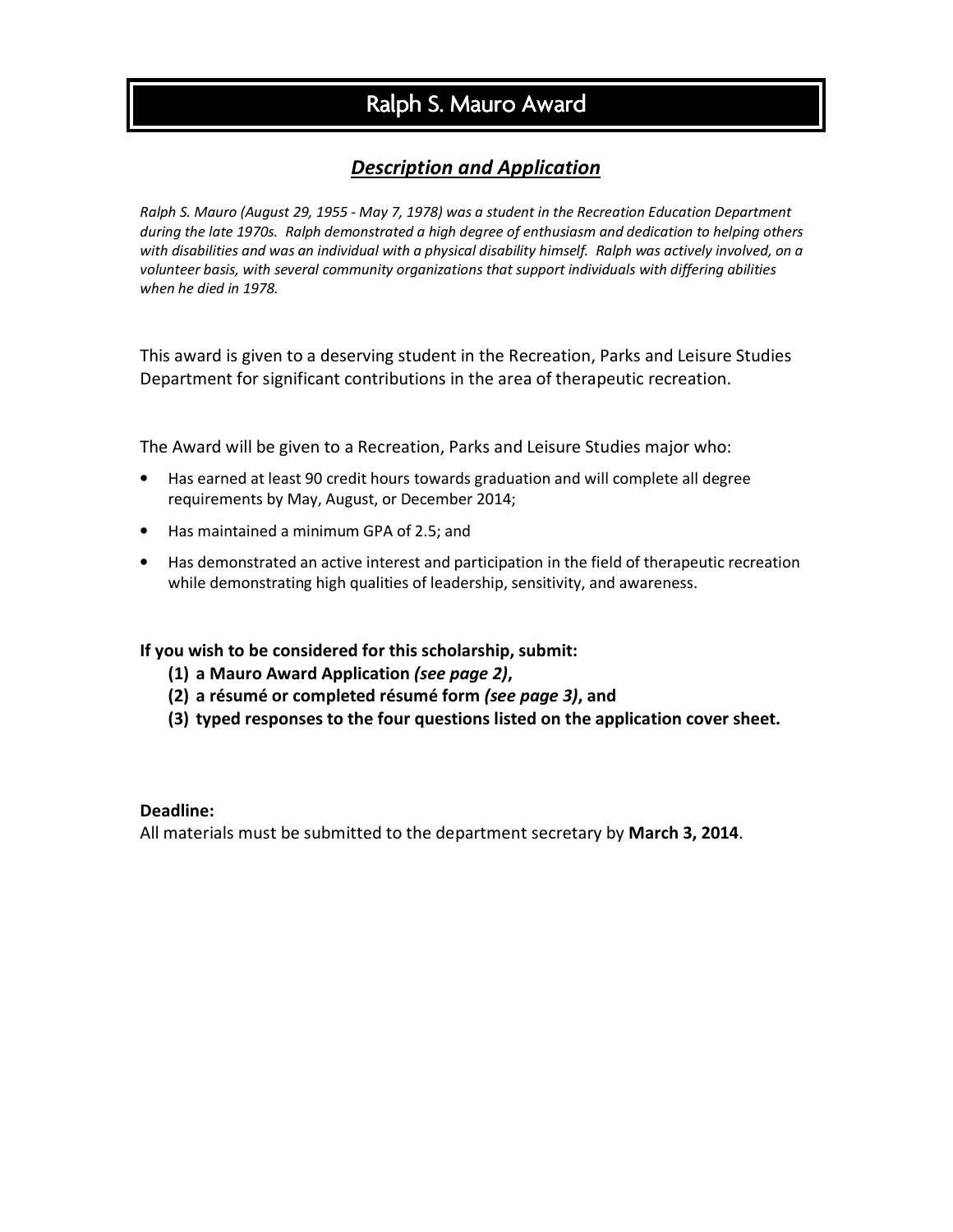**Student Award Application** 

## Ralph S. Mauro Award

Please type or print neatly:

| Name:      |         |
|------------|---------|
| Address:   |         |
| Telephone: | E-mail: |

Please type your responses to the following questions separately and attach them to this application. Limit your combined answers for all four questions to a total of no more than three double-spaced pages.

Please address questions  $#1$  and  $#2$  in list form:

- 1. What types of activities have you been involved in during your college career?
- 2. What awards, scholarships or honors have you received during your college career?

Please address questions  $#3$  and  $#4$  in essay form:

- 3. What is your future professional goal?
- 4. The Ralph S. Mauro Award is given to a recreation major who has demonstrated an active interest and participation in the field of therapeutic recreation while demonstrating high qualities of leadership, sensitivity, and awareness. How do you exemplify these characteristics and qualities?

Return this application by March 3, 2014, to Darleen Lieber (2213 PRST) (darleen.lieber@cortland.edu)